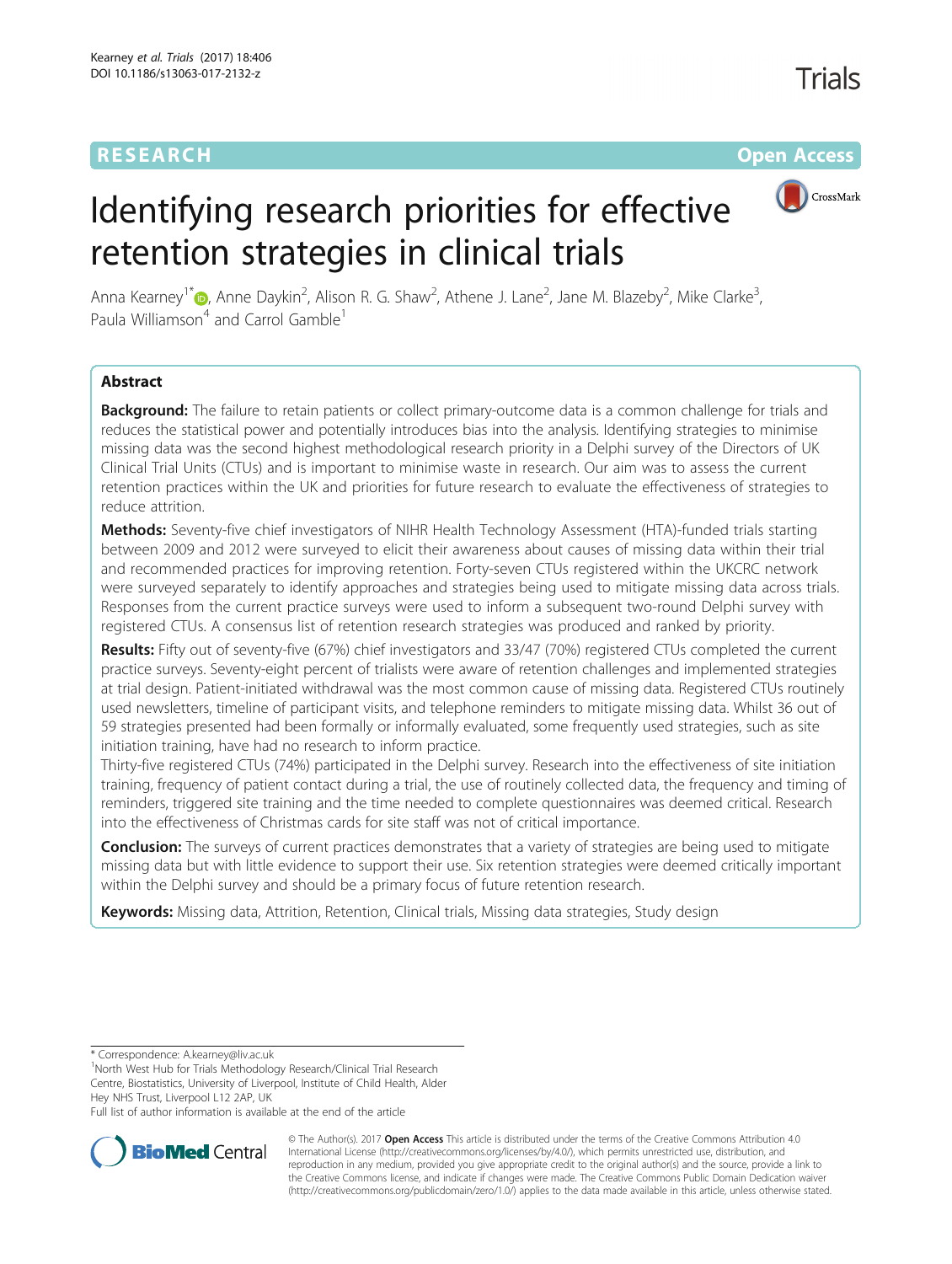# Background

The challenges of recruiting and retaining participants in clinical trials are well documented [[1](#page-10-0)–[4\]](#page-10-0) and addressing these is of critical importance. A recent Delphi survey with directors of UKCRC Clinical Trial Units (CTUs) established that identifying methods to improve recruitment was a top methodological research priority with methods to minimise attrition and the development of core outcome sets as joint second [\[5](#page-10-0)].

These priorities are in line with moves to minimise waste in research, ensuring that trials are as robust and cost-effective as possible [\[6](#page-10-0)–[10](#page-10-0)]. One of the key ways to achieve this is to maximise the retention of all recruited patients in the study and the collection, analysis and reporting of a complete set of outcomes for them. Whilst there are a number of projects addressing recruitment challenges it is important to ensure there is an equal focus on retention. Recruiting and randomising people who are not subsequently retained for the measurement of the primary outcome may be worse for the analysis of the trial than not randomising that patient at all.

Missing data arises from patients being lost to followup or withdrawing before data collection time points, difficulties in measuring and recording outcomes for patients who are retained, incomplete or missing patientreported outcomes, or by excluding data from randomised patients from the analysis population. Missing primary-outcome data in clinical trials is a common problem which has the potential to reduce the power of the trial and can introduce bias if the reasons or amounts of missing data are different across arms. Both the Food and Drug Administration (FDA) and European Medicines Agency (EMA) guidelines [\[11](#page-10-0)–[14\]](#page-10-0) strongly emphasise the need to mitigate missing data within trial design and conduct, as statistical methods 'cannot robustly recover the estimates from a complete data set'.

Our aim is to understand the current practices employed by UK trialists to mitigate missing data in clinical trials. To achieve this we conducted a survey of chief investigators of National Institute of Health Research (NIHR) Health Technology Assessment (HTA) funded trials and CTUs registered within the UK Clinical Research Collaboration (UKCRC) network. A subsequent Delphi survey across registered CTUs was undertaken to establish retention research priorities to minimise missing data in clinical trials.

# Methods

# Surveys of current practices for mitigating missing data

Two different surveys of HTA chief investigators and registered CTUs were used to capture current retention practices. HTA chief investigators were surveyed to provide a clinical perspective of retention-based strategies used within specific trials representing a range of disease areas. In contrast, registered CTUs were surveyed to identify non-clinical expertise and insights pertinent across a wide range of trial designs. Whilst it is possible some HTA-funded trials engaged the expertise of registered CTUs, the two surveys were designed to elicit responses from the different perspectives.

A cohort of 76 NIHR Health Technology Assessment Programme (HTA)-funded randomised trials were identified through their website portfolio [\[15](#page-10-0)]. The NIHR HTA portfolio was chosen as it represents the largest public funder of current and ongoing trials and the start dates ensured at least 1 year's recruitment following any pilot work or delays obtaining governance approvals. Two-arm, parallel trials were included. Exclusion criteria were pilot studies, patient preference trials, phase 1 and 2 trials, and studies evaluating longer-term follow-up of previous trials and substudies. This cohort was identified as part of a wider project on retention. Parallel trials with more than two arms were also excluded for consistency across linked projects.

Chief investigators were surveyed to identify whether retention concerns were identified or known at the trial outset and which missing data strategies were implemented either during the trial design or subsequently during trial conduct (Additional file [1\)](#page-10-0). Survey questions included the causes of missing data within their current trials and whether observed levels of missing data were higher, lower or as expected compared to their estimations at trial outset. Respondents were also asked to recommend the three most effective retention practices based on their experience of clinical trials.

A second survey was emailed to 47 registered CTUs identified from the UK Clinical Research Collaboration (UKCRC) website in August 2014 (Additional file [2](#page-10-0)). Surveys were initially sent to registered CTU directors to complete or delegate as appropriate. If there was no response, attempts were made to identify contact details for other senior staff such as deputy directors, operational directors, senior trial managers or senior statisticians. Fiftynine strategies to reduce missing data were collated from the Cochrane review and the published results of previous surveys [\[16,](#page-10-0) [17](#page-11-0)]. Registered CTUs were asked to identify which of these strategies they had used within their trials either during the initial design or later in response to specific challenges. Registered CTUs also had the opportunity to suggest strategies that they felt were missing. For each strategy selected, registered CTUs were asked whether it was used routinely or occasionally and whether they had evaluated its effectiveness. Evaluations were classified as either a formal nested study or an informal evaluation comparing retention rates before and after implementation. Questions also explored how frequently sample size calculations were adjusted for missing data, what percentage of missing data was used and the justification for this.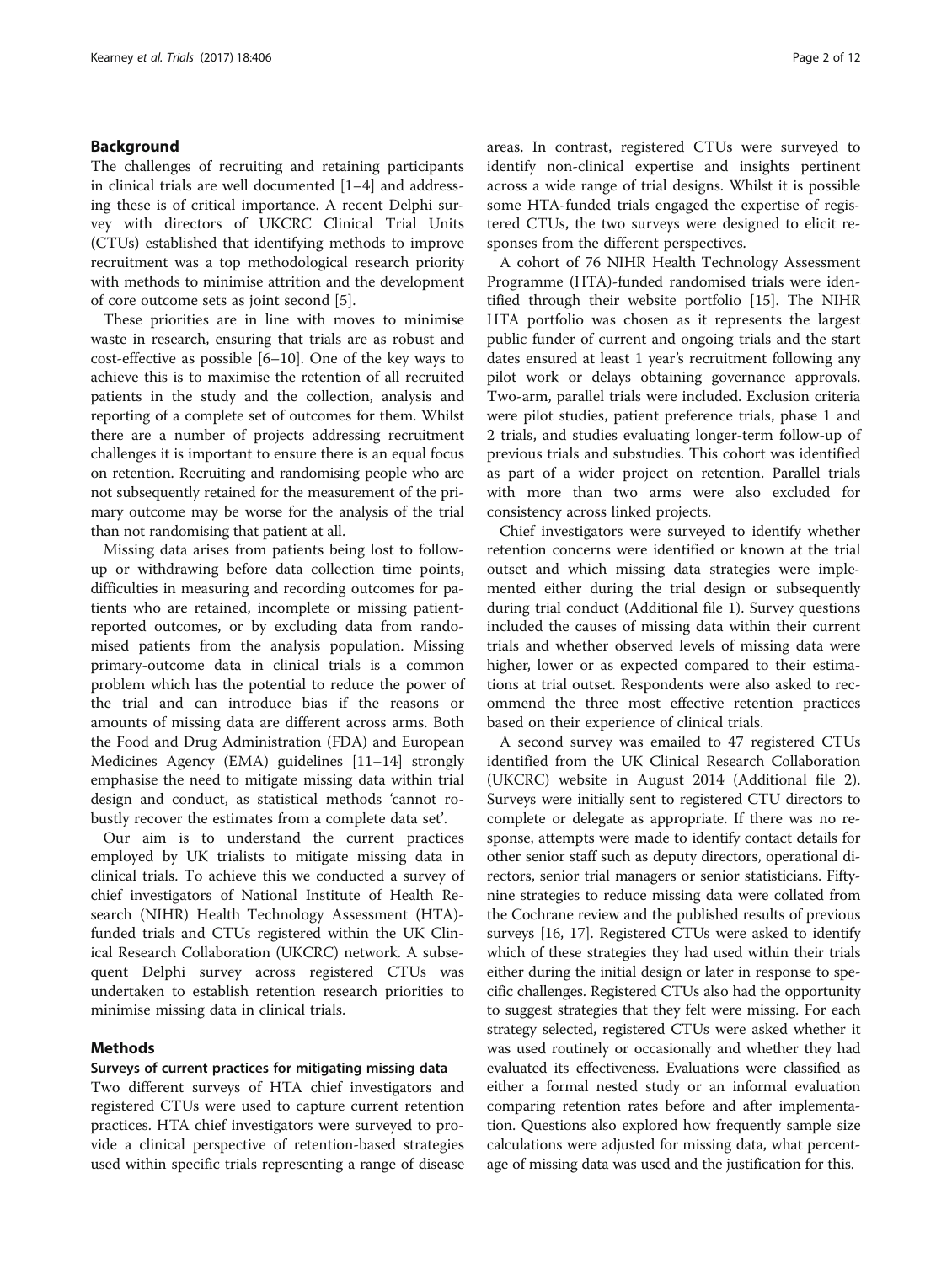Both surveys were created in MS Word and distributed via email to allow collaboration within the relevant trial teams and registered CTUs.

One author (AK) categorised free-text fields and analysed binary responses from the surveys using SPSS 22.

# Delphi survey

A Delphi survey was used to gain consensus amongst the registered CTUs to identify which missing data strategies should be prioritised for future research to evaluate their effectiveness. Registered CTUs were invited to take part in the Delphi survey due to their knowledge across clinical trials so that established priorities would be pertinent to the majority of trials undertaken.

Forty-seven CTU directors, or their proxy from the previous survey, were invited by email to take part in a two-round online Delphi survey. During registration participants were given a unique ID number to allow the survey to be completed across a number of sessions and link responses between rounds.

A list of 67 missing data strategies were compiled for use in round 1 based on the results of the surveys shared with CTUs and HTA chief investigators. Registered CTU responses directed changes to the 59 strategies initially used: three strategies were amended for clarity; four strategies were separated to allow delineation between strategies aimed at sites and participants; and similar strategies were grouped together to minimise Delphi survey burden (Additional file [3](#page-10-0): Table S1). Two topics were removed as they were not used by registered CTUs (Additional file [3:](#page-10-0) Table S2). Twelve new strategies were added, 10 of which were influenced by responses from the chief investigator's survey. These predominantly focussed on the timing and frequency of strategies, e.g. newsletters, patient contact, site contact and questionnaires and were in added in response to comments in the chief investigator's survey about 'regular' contact.

Participants were invited to score each strategy using a scale of 1–9 based on the GRADE guidelines [[18](#page-11-0)]. Scores 1–3 indicated that research into the effectiveness of the retention strategy was not important, 4–6 indicated that it was important but not critical and 7–9 indicated that research was of critical importance. All survey participants could suggest additional retention strategies during round 1 and could abstain from scoring any strategy.

All participants who completed round 1 were invited to participate in round 2 where they were shown a summary of the group's scores from the previous round and given the option of changing their individual scores or keeping them the same (Fig. 1). All strategies from round 1 were used in the subsequent round. Additional strategies suggested by participants were reviewed by CG and AK for inclusion in round 2.

Incentive prize draws of £75 and £25 high-street gift vouchers were offered for responses to round 2 within 7 and 12 days, respectively. The aim of the incentive was to improve response rates and minimise the need for reminders. Participants were notified of the incentive within the email invite to round 2.

Consensus was predefined using criteria used in a similar methodological priority setting exercise and core outcome development [[5,](#page-10-0) [19](#page-11-0)]. Consensus that research was of critical importance was reached if > 70% of scores were 7–9 and < 15% of scores were 1–3. Consensus that research was not important was reached if > 70% of scores were 1–3 as long as < 15% scores were 7–9. All research topics from round 2 were ranked according to the percentage of participants scoring a research topic as critically important (scores 7–9). Where strategies achieved the same score they were then ranked order of the percentage of scores 4–6.

# Results

Seventy-six chief investigators were approached to complete the survey, but one trial responded to confirm that it did not proceed following the initial pilot and was excluded from the cohort. Fifty of the remaining 75 (67%) surveys were returned (Fig. [2\)](#page-3-0). A breakdown of responder role can be found in Additional file [3:](#page-10-0) Table S3. Trials represented a broad range of health conditions and intervention types (Additional file [3:](#page-10-0) Table S4). Over

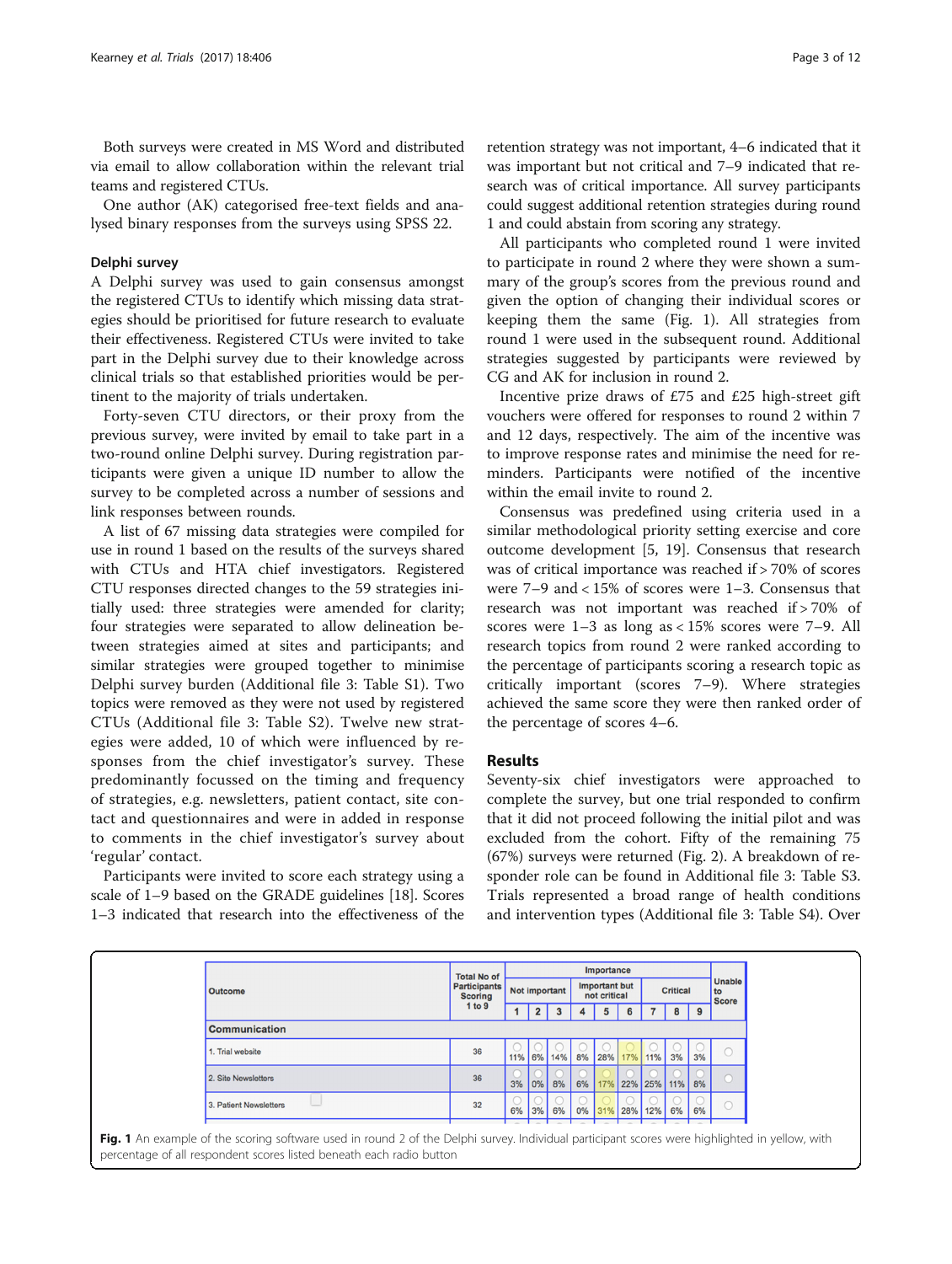<span id="page-3-0"></span>

half the trials had closed to recruitment, and 38 (76%) of the trials were aiming to recruit no more than 1000 participants.

Thirty-nine trials (78%) were aware of retention issues at the outset of the trial, with 19 (49%) citing challenges associated with the patient population, such as high mortality or a mobile population, and 16 (41%) were concerned about patients not returning data (Additional file [3](#page-10-0): Table S5). Only seven of the 50 trials (14%) stated that current missing data levels were higher than expected at trial design.

Forty-one (84%) trials experienced missing data caused by patient-initiated withdrawal, 30 (61%) through losing contact with patients and 24 (49%) by patients not returning data. However, 14 trials (29%) also reported that data was missing because patients did not attend visits, 12 (25%) due to clinical staff failing to take measurements and 10 (20%) reported that data was not provided by clinical staff (Table 1).

Based on the respondent's experiences of clinical trials, the most effective practices for mitigating missing data were robust monitoring and working closely with research sites. Twenty-five (50%) trials recommended monitoring practices to identify, track and rigorously follow up missing data, 15 (30%) recommended maintaining good relationships with trial sites ensuring regular contact, 11 (22%) highlighted the importance of site training and 10 (20%) recommended offering multiple approaches to collect data such as home visits or telephone interviews (Table [2\)](#page-4-0).

# Survey of registered CTUs

Thirty-three out of forty-seven (70%) registered CTUs responded to the survey of current practices. Twentynine (90%) registered CTUs routinely adjust their sample size to account for missing data of which 19 (66%) used evidence from other trials to inform the levels of adjustment, nine (31%) used their own past experience, four (14%) used pilot data, two (7%) used estimated figures from the chief investigator, two (7%) used a standard 20% dropout rate and one (3%) used a best guess (Additional file [3](#page-10-0): Table S9).

Table 1 Current causes of missing data within the cohort of Health Technology Assessment Programme (HTA)-funded trials

| Causes of missing data                                                                            | Number of trials (%)<br>$n = 49^a$ |
|---------------------------------------------------------------------------------------------------|------------------------------------|
| Patients withdrawing                                                                              | 41 (84%)                           |
| Losing contact with patients                                                                      | 30 (61%)                           |
| Patients not returning questionnaire                                                              | 24 (49%)                           |
| Patient deaths                                                                                    | 23 (47%)                           |
| Clinicians withdrawing patients                                                                   | 17 (35%)                           |
| Patients not attending a visit/clinic                                                             | 14 (29%)                           |
| Missed measurement by clinical staff                                                              | 12 (25%)                           |
| Patient outcomes other than death preventing measurement, e.g. coma, too ill to complete measures | 10 (20%)                           |
| Data not provided by clinical staff                                                               | 10 (20%)                           |
| Other                                                                                             | 6 (12%)                            |
| Technology problems                                                                               | 4(8%)                              |
| Laboratory problems                                                                               | 2(4%)                              |

Survey respondents chose all causes of missing data observed in their trial.<sup>a</sup>One person did not complete the question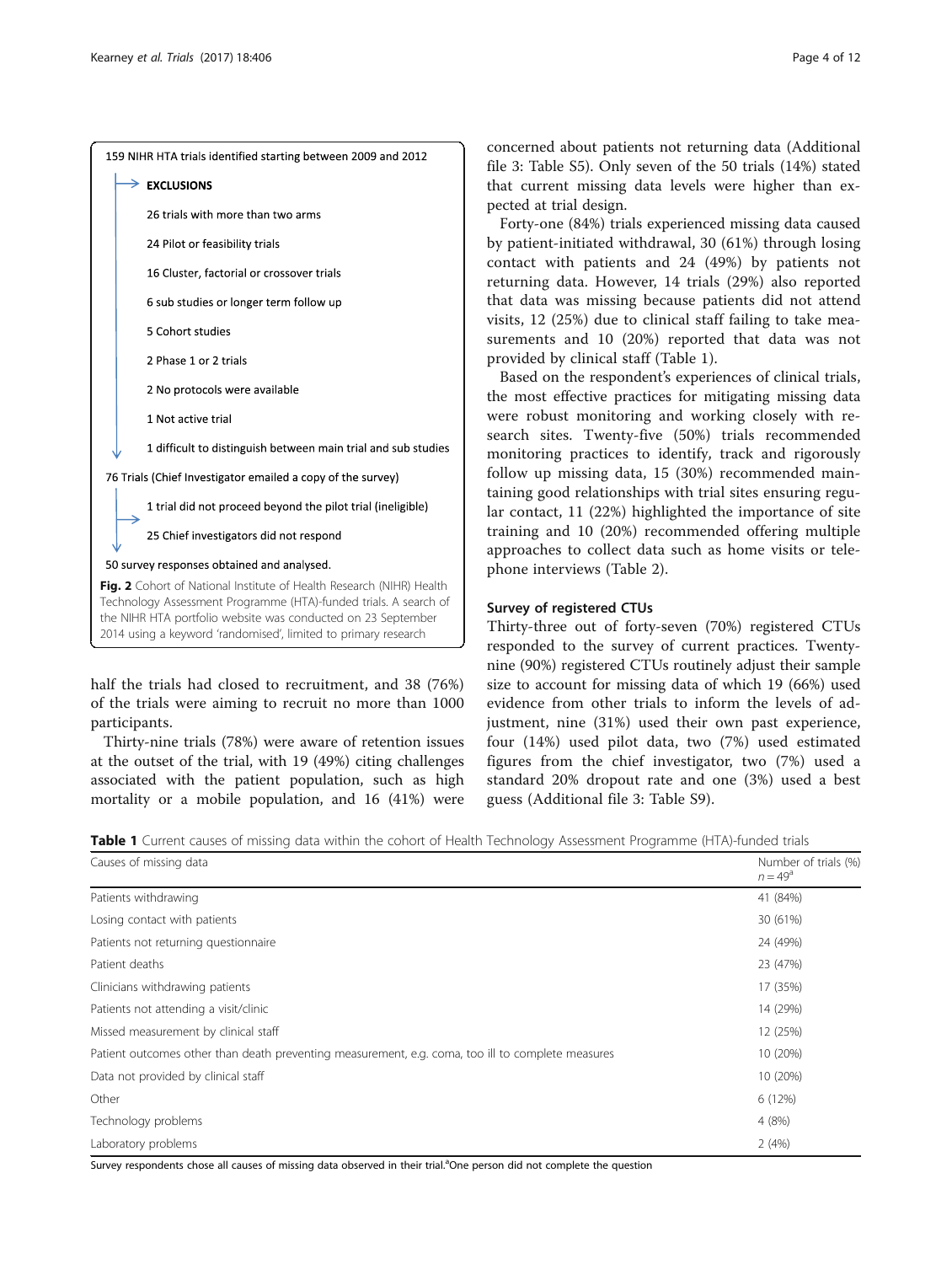| Retention strategy                                                                                        | Number of respondents (%)<br>$n = 50$ |
|-----------------------------------------------------------------------------------------------------------|---------------------------------------|
| Monitoring (procedures, methods and systems for monitoring data return and following up outstanding data) | 25 (50%)                              |
| Good site relationship/regular contact with sites to ensure buy in                                        | 15 (30%)                              |
| Site training (initiation training and triggered training)                                                | 11(22%)                               |
| Multiple methods of data collection                                                                       | 10 (20%)                              |
| Well-chosen measures and outcomes                                                                         | 6(12%)                                |

<span id="page-4-0"></span>Table 2 Top five recommended practices to mitigate missing data recommended by chief investigators

See Additional file [3](#page-10-0): Table S7 for complete list of recommend practices

Newsletters were the most routinely used missing data strategy reported by 23 registered CTUs (70%) (Table [3](#page-5-0)). A total of 30 registered CTUs reported using newsletters at some point to mitigate missing data, 20 of which used them to communicate with sites, one used them to communicate with patients and nine registered CTUs used them with both audiences.

Nineteen registered CTUs (58%) reported routinely using a timeline of participant visits and the inclusion of a prepaid envelope for questionnaires, 18 (55%) regularly used telephone reminders, data collection scheduled with routine care and site initiation training on missing data. Seventeen (52%) of registered CTUs reported occasionally using routinely collected data, 15 (45%) occasionally used follow-up through patient notes, 14 (42%) contacting GPs for missing data/to trace patients, 13 (39%) patient diaries, SMS (text) reminders and re-imbursement of participant expenses. No-one reported using a crèche service, behavioural motivation, charity donations or public draws such as national lottery tickets.

Thirty-one planned, ongoing or complete nested randomised control trials evaluations were reported for 26 out of the 59 (44%) different missing data strategies. Thirty-five informal evaluations of 23 interventions assessed effectiveness by comparing retention before and after the implementation of a retention strategy. In total, 36 of the 59 listed strategies had had some form of evaluation (Table [3\)](#page-5-0). However, no assessments of site initiation training or a timeline of participant visits had been undertaken despite their frequent use by registered CTUs.

# Delphi survey

Thirty-five (74%) registered CTUs responded to round 1 of the Delphi survey with 34 (97%) completing round 2. Two people independently responded on behalf of one registered CTU. Both sets of answers were included and we report the analysis for 36 responses in round 1 and 35 responses in round 2.

In round 1 consensus was reached on two strategies; the use of routinely collected data (72%) and site initiation training on missing data (75%) (Table [4\)](#page-7-0).

Participants suggested four new strategies during round 1 which were included in round 2: research nurse teleconferences; the use of patient-reported outcome measures (PROMs) versus clinician-collected outcomes; format of newsletters and mode of delivery; availability of blinded outcome assessors to ensure data availability and quality.

Nineteen (54%) of those completing round 2 of the survey responded by the first prize draw deadline, a further nine (26%) by the second prize draw deadline and three (9%) completed the survey after the incentives ended but before the survey closed. A further four (11%) completed the survey after it had officially closed following email or telephone communication but were also included.

In round 2 consensus was reached for seven interventions (Table [4\)](#page-7-0). Consensus criteria for critically important research were met for: site initiation training on missing data; frequency of patient contact during the trial; use of routinely collected data; frequency and timing of reminders; triggered site training on missing data and the length of time needed to complete questionnaires. Research into Christmas and birthday cards for site staff was found to be of low importance by over 70% of respondents.

# **Discussion**

Surveys of current practices and a Delphi survey have highlighted routinely used approaches within the UK, the lack of evidence informing practice and future methodological research priorities within retention.

A strong focus has been placed on improving recruitment in clinical trials and this is routinely monitored and accepted as a key performance indicator of sites impacting funding received [\[20](#page-11-0)]. However, attention needs to be extended to cover the retention of randomised participants with sites monitored and rewarded accordingly. Whilst HTA chief investigators are aware of retention issues and registered CTUs are regularly revising sample sizes and proactively implementing a broad range of strategies to maintain contact with patients, improve questionnaire and data return, minimise patient burden and incentivise patients, retention is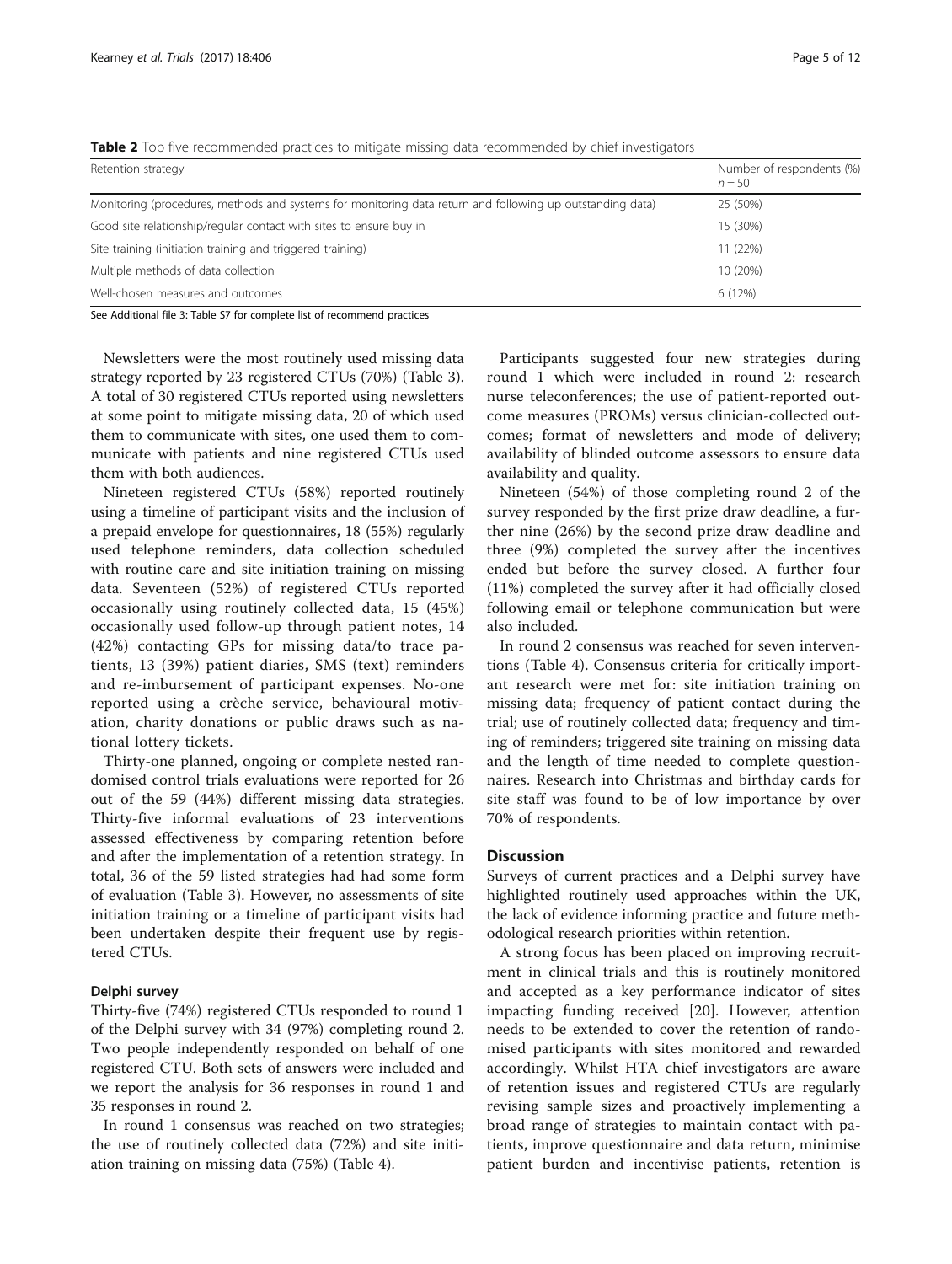<span id="page-5-0"></span>Table 3 Missing data interventions and reported evaluations into their effectiveness (registered Clinical Trial Unit (CTU) survey Questions 6 and 7)

| Missing data intervention                                             | Respondents who<br>have used the<br>intervention<br>(% of all survey<br>respondents, $n = 33$ ) | Used routinely<br>(% of all survey)<br>respondents,<br>$n = 33$ | Used<br>occasionally<br>(% of all survey)<br>respondents,<br>$n = 33$ | No response for<br>frequency of use<br>(% of respondents)<br>who used<br>intervention) | Before/<br>after<br>evaluation<br>(informal) | Nested<br>RCT<br>evaluation<br>(formal) | Total<br>evaluations |  |
|-----------------------------------------------------------------------|-------------------------------------------------------------------------------------------------|-----------------------------------------------------------------|-----------------------------------------------------------------------|----------------------------------------------------------------------------------------|----------------------------------------------|-----------------------------------------|----------------------|--|
| Newsletters <sup>a</sup>                                              | 30 (91%)                                                                                        | 23 (70%)                                                        | 5 (15%)                                                               | 2(7%)                                                                                  | $\overline{2}$                               | $\overline{2}$                          | $\overline{4}$       |  |
| A timeline of participant visits for sites                            | 24 (73%)                                                                                        | 19 (58%)                                                        | 4 (12%)                                                               | 1(4%)                                                                                  | 0                                            | 0                                       | 0                    |  |
| Inclusion of prepaid envelope<br>(questionnaires) <sup>b</sup>        | 28 (85%) <sup>c</sup>                                                                           | 19 (58%)                                                        | 6 (18%)                                                               | 1(4%)                                                                                  | 0                                            | 1                                       | 1                    |  |
| Telephone reminders                                                   | 28 (85%)                                                                                        | 18 (55%)                                                        | 9(27%)                                                                | 1(4%)                                                                                  | 2                                            | 1                                       | 3                    |  |
| Data collection scheduled with<br>routine care                        | 25 (76%)                                                                                        | 18 (55%)                                                        | 6 (18%)                                                               | 1(4%)                                                                                  | $\mathbf{1}$                                 | $\mathbf{1}$                            | $\overline{2}$       |  |
| Site initiation training on missing data                              | 19 (58%)                                                                                        | 18 (55%)                                                        | $0(0\%)$                                                              | 1(5%)                                                                                  | 0                                            | $\mathbf 0$                             | 0                    |  |
| Investigator meetings face to face                                    | 22 (67%)                                                                                        | 17 (52%)                                                        | 5 (15%)                                                               | $0(0\%)$                                                                               | 0                                            | 1                                       | 1                    |  |
| Routines site visits by CTU staff                                     | 23 (70%)                                                                                        | 15 (45%)                                                        | 8 (24%)                                                               | $0(0\%)$                                                                               | $\mathbf{1}$                                 | $\mathbf 0$                             | 1                    |  |
| Targeted recruitment of sites/GPs                                     | 21 (64%)                                                                                        | 15 (45%)                                                        | 6 (18%)                                                               | $0(0\%)$                                                                               | 0                                            | $\overline{2}$                          | 2                    |  |
| Flexibility in appointment times                                      | 21 (64%)                                                                                        | 15 (45%)                                                        | 4 (12%)                                                               | 2 (10%)                                                                                | 1                                            | 1                                       | 2                    |  |
| Communication of trial results                                        | 20 (61%)                                                                                        | 15 (45%)                                                        | 3(9%)                                                                 | 2 (10%)                                                                                | $\mathbf{1}$                                 | $\mathbf 0$                             | 1                    |  |
| Investigator teleconferences                                          | 22 (67%) <sup>d</sup>                                                                           | 15 (45%)                                                        | 8 (24%)                                                               | $0(0\%)$                                                                               | 0                                            | 1                                       | 1                    |  |
| Questionnaires completed in clinic <sup>b</sup>                       | 22 (67%)                                                                                        | 15 (45%)                                                        | 5 (15%)                                                               | 2(9%)                                                                                  | 1                                            | 1                                       | 2                    |  |
| Minimising frequency of questionnaires <sup>b</sup>                   | 21 (64%)                                                                                        | 15 (45%)                                                        | 3(9%)                                                                 | 3(14%)                                                                                 | 0                                            | $\mathbf 0$                             | 0                    |  |
| Short questionnaire <sup>b</sup>                                      | 24 (73%)                                                                                        | 14 (42%)                                                        | 9(27%)                                                                | 1(4%)                                                                                  | 0                                            | 1                                       | 1                    |  |
| Collecting multiple contact details                                   | 22 (67%)                                                                                        | 13 (39%)                                                        | 8 (24%)                                                               | 1(5%)                                                                                  | $\overline{2}$                               | 1                                       | 3                    |  |
| Email reminders                                                       | 21 (64%)                                                                                        | 13 (39%)                                                        | 6 (18%)                                                               | 2 (10%)                                                                                | 4                                            | $\mathbf 0$                             | 4                    |  |
| Postal reminders                                                      | 23 (70%)                                                                                        | 12 (36%)                                                        | 10 (30%)                                                              | 1(4%)                                                                                  | 2                                            | $\overline{2}$                          | 4                    |  |
| Total design method for Questionnaires <sup>b</sup>                   | 15 (46%)                                                                                        | 12 (36%)                                                        | 3(9%)                                                                 | $0(0\%)$                                                                               | 1                                            | 1                                       | 2                    |  |
| Re-imbursement of participant expenses                                | 24 $(73%)^e$                                                                                    | 11 (33%)                                                        | 12 (36%)                                                              | $0(0\%)$                                                                               | 1                                            | 1                                       | 2                    |  |
| Triggered site training on missing data                               | 23 (70%)                                                                                        | 11 (33%)                                                        | 12 (36%)                                                              | $0(0\%)$                                                                               | 0                                            | $\mathbf 0$                             | 0                    |  |
| Use of routinely collected data                                       | 29 (88%)                                                                                        | 10 (30%)                                                        | 17 (52%)                                                              | 2(7%)                                                                                  | 2                                            | 1                                       | 3                    |  |
| Contact GPs for missing data/trace<br>patients                        | 27 (82%)                                                                                        | 10 (30%)                                                        | 14 (42%)                                                              | 3 (11%)                                                                                | 0                                            | 1                                       | 1                    |  |
| Patient diaries                                                       | 26 (79%)                                                                                        | 10 (30%)                                                        | 13 (39%)                                                              | 3 (12%)                                                                                | $\mathbf{1}$                                 | $\mathbf 0$                             | 1                    |  |
| Enhanced cover letter (questionnaires) <sup>b</sup>                   | 14 (43%)                                                                                        | 9(27%)                                                          | 5 (15%)                                                               | $0(0\%)$                                                                               | 1                                            | $\overline{2}$                          | 3                    |  |
| Staggered per patient payments to sites                               | 20 (61%)                                                                                        | 8 (24%)                                                         | 12 (36%                                                               | $0(0\%)$                                                                               | 0                                            | $\mathbf{0}$                            | $\mathbf 0$          |  |
| Patient data entry                                                    | 18 (55%)                                                                                        | 8 (24%)                                                         | 8 (24%)                                                               | 2 (11%)                                                                                | 0                                            |                                         |                      |  |
| Trial identity cards                                                  | 14 (43%)                                                                                        | 8 (24%)                                                         | 5 (15%)                                                               | 1(7%)                                                                                  | 0                                            | 0                                       | 0                    |  |
| Telephone questionnaires                                              | 20 (61%)                                                                                        | 7(21%)                                                          | 11 (33%)                                                              | 2(10%)                                                                                 | 2                                            | 1                                       | 3                    |  |
| Trial website                                                         | 18 (55%)                                                                                        | 7 (21%)                                                         | 10 (30%)                                                              | 1(6%)                                                                                  | 0                                            | $\mathbf 0$                             | 0                    |  |
| Taking contact details for a friend/family                            | 13 (40%)                                                                                        | 7 (21%)                                                         | 6 (18%)                                                               | $0(0\%)$                                                                               | 0                                            | 1                                       | 1                    |  |
| Long but clear questionnaireb                                         | 10 (31%)                                                                                        | 7 (21%)                                                         | 2(6%)                                                                 | $1(10\%)$                                                                              | 0                                            | 0                                       | 0                    |  |
| Only collecting the primary outcome for<br>patients with missing data | 17 (52%)                                                                                        | 6 (18%)                                                         | 10 (30%)                                                              | 1(6%)                                                                                  | 2                                            | 1                                       | 3                    |  |
| Gift                                                                  | 18 (55%)                                                                                        | 6 (18%)                                                         | 10 (30%)                                                              | 2 (11%)                                                                                | 1                                            | 1                                       | 2                    |  |
| ONS flagging                                                          | 16 (49%) <sup>e</sup>                                                                           | 6 (18%)                                                         | 7 (21%)                                                               | 2 (13%)                                                                                | 0                                            | 0                                       | 0                    |  |
| Flexibility in appointment locations                                  | 14 (43%)                                                                                        | 6 (18%)                                                         | 6 (18%)                                                               | 2(14%)                                                                                 | 1                                            | 0                                       | 1                    |  |
| Money/gift voucher given on<br>completion of a milestone              | 17 (52%)                                                                                        | 5 (15%)                                                         | 12 (36%)                                                              | $0(0\%)$                                                                               | $\mathbf{1}$                                 | 0                                       | 1                    |  |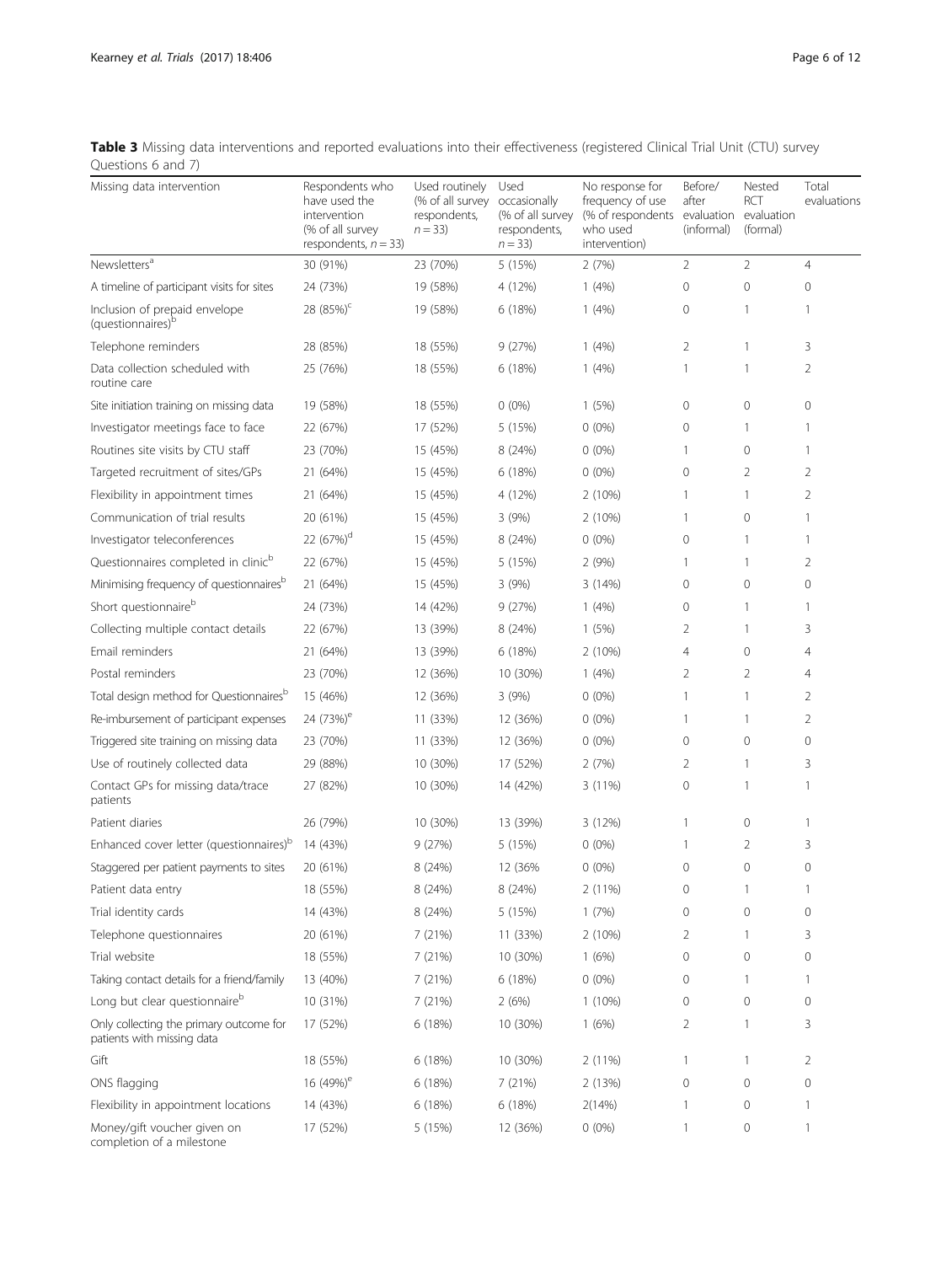Table 3 Missing data interventions and reported evaluations into their effectiveness (registered Clinical Trial Unit (CTU) survey Questions 6 and 7) (Continued)

| 13 (40%)<br>9(27%)<br>$0(0\%)$<br>0<br>$\mathbf{0}$<br>0<br>Contacting patients between visits<br>4 (12%)<br>9 (27%)<br>$0(0\%)$<br>Christmas and birthday cards<br>13 (40%)<br>4 (12%)<br>0<br>1<br>3 (9%)<br>Freephone number for updating contact<br>7 (22%)<br>4 (12%)<br>$0(0\%)$<br>$\Omega$<br>$\mathbf{0}$<br>0<br>19 (58%) <sup>e</sup><br>Follow-up through patient notes only<br>3(9%)<br>15 (45%)<br>$0(0\%)$<br>0<br>$\mathbf{0}$<br>0<br>Transport to and from appointments<br>8 (25%)<br>3(9%)<br>4 (12%)<br>1(13%)<br>$\circ$<br>$\mathbf{0}$<br>$\Omega$<br>16 (49%) <sup>e</sup><br>SMS text reminders<br>2(6%)<br>13 (39%)<br>$0(0\%)$<br>3<br>4<br>-1<br>Trial certificate<br>8 (25%)<br>2(6%)<br>6 (18%)<br>$0(0\%)$<br>0<br>$\mathbf{0}$<br>0<br>Medical questions first in questionnaire <sup>b</sup><br>2(7%)<br>$0(0\%)$<br>$0(0\%)$<br>2(6%)<br>$\circ$<br>$\Omega$<br>$\Omega$<br>Generic questions first in questionnaire <sup>b</sup><br>3 (10%)<br>$0(0\%)$<br>2(6%)<br>1(33%)<br>$\circ$<br>$\mathbf{0}$<br>0<br>Questionnaires sent less than 3 weeks<br>2(7%)<br>$0(0\%)$<br>$0(0\%)$<br>$\mathbf{0}$<br>0<br>2(6%)<br>0<br>after a visitb<br>Other (questionnaires) b<br>2(7%)<br>2(6%)<br>$0(0\%)$<br>$0(0\%)$<br>$\mathbf{0}$<br>0<br>$\circ$<br>Money/gift voucher given regardless<br>$\overline{2}$<br>3<br>8 (25%)<br>1(3%)<br>7(21%)<br>$0(0\%)$<br>1<br>3 (10%)<br>2(6%)<br>$0(0\%)$<br>$\Omega$<br>0<br>Case management<br>1(3%)<br>$\Omega$<br>Other<br>2(7%)<br>1(3%)<br>1(3%)<br>$0(0\%)$<br>$\circ$<br>$\mathbf{0}$<br>0<br>Personal touch (questionnaires) <sup>b</sup><br>9(28%)<br>$0(0\%)$<br>$\circ$<br>$\Omega$<br>$\Omega$<br>1(3%)<br>8 (24%)<br>Questions about health issue first in<br>$0(0\%)$<br>1(4%)<br>1(3%)<br>$0(0\%)$<br>$\mathbf{0}$<br>1<br>questionnaire <sup>b</sup><br>Questionnaires sent before clinic visit <sup>b</sup><br>5 (16%)<br>1(3%)<br>4 (12%)<br>$0(0\%)$<br>$\circ$<br>$\overline{1}$<br>1<br>Prize draw limited to trial participants<br>6 (19%)<br>$0(0\%)$<br>6 (18%)<br>$0(0\%)$<br>$\Omega$<br>$\Omega$<br>$\Omega$<br>5 $(16%)^e$<br>Social media<br>3(9%)<br>1(20%)<br>$\Omega$<br>$\Omega$<br>$\Omega$<br>$0(0\%)$<br>Priority or recorded post (questionnaires) <sup>b</sup><br>4 (13%)<br>$0(0\%)$<br>3(9%)<br>1(25%)<br>$\circ$<br>$\mathbf{0}$<br>$\Omega$<br>Crèche service<br>$0(0\%)$<br>$0(0\%)$<br>$0(0\%)$<br>$0(0\%)$<br>$\mathbf{0}$<br>0<br>$\circ$<br>Behavioural motivation<br>$0(0\%)$<br>$0(0\%)$<br>$0(0\%)$<br>$0(0\%)$<br>0<br>$\mathbf{0}$<br>0<br>Charity donation<br>$0(0\%)$<br>$0(0\%)$<br>$0(0\%)$<br>$0(0\%)$<br>$\circ$<br>$\mathbf{0}$<br>0<br>National lottery ticket or similar<br>$0(0\%)$<br>$0(0\%)$<br>$\mathbf{0}$<br>$0(0\%)$<br>$0(0\%)$<br>0<br>0<br>public draw<br>31<br>Total<br>35<br>66<br>Number of strategies that have been evaluated (% of all strategies, $n = 59$ )<br>23 (39%)<br>26 (44%)<br>36 (61%) |  |  |  |  |  |
|-------------------------------------------------------------------------------------------------------------------------------------------------------------------------------------------------------------------------------------------------------------------------------------------------------------------------------------------------------------------------------------------------------------------------------------------------------------------------------------------------------------------------------------------------------------------------------------------------------------------------------------------------------------------------------------------------------------------------------------------------------------------------------------------------------------------------------------------------------------------------------------------------------------------------------------------------------------------------------------------------------------------------------------------------------------------------------------------------------------------------------------------------------------------------------------------------------------------------------------------------------------------------------------------------------------------------------------------------------------------------------------------------------------------------------------------------------------------------------------------------------------------------------------------------------------------------------------------------------------------------------------------------------------------------------------------------------------------------------------------------------------------------------------------------------------------------------------------------------------------------------------------------------------------------------------------------------------------------------------------------------------------------------------------------------------------------------------------------------------------------------------------------------------------------------------------------------------------------------------------------------------------------------------------------------------------------------------------------------------------------------------------------------------------------------------------------------------------------------------------------------------------------------------------------------------------------------------------------------------------------------------------------------------------------------------------------------------------------------------------------------------------------------------------------------------------------------------------------------------------------------------------------------------------------------------------------------|--|--|--|--|--|
|                                                                                                                                                                                                                                                                                                                                                                                                                                                                                                                                                                                                                                                                                                                                                                                                                                                                                                                                                                                                                                                                                                                                                                                                                                                                                                                                                                                                                                                                                                                                                                                                                                                                                                                                                                                                                                                                                                                                                                                                                                                                                                                                                                                                                                                                                                                                                                                                                                                                                                                                                                                                                                                                                                                                                                                                                                                                                                                                                       |  |  |  |  |  |
|                                                                                                                                                                                                                                                                                                                                                                                                                                                                                                                                                                                                                                                                                                                                                                                                                                                                                                                                                                                                                                                                                                                                                                                                                                                                                                                                                                                                                                                                                                                                                                                                                                                                                                                                                                                                                                                                                                                                                                                                                                                                                                                                                                                                                                                                                                                                                                                                                                                                                                                                                                                                                                                                                                                                                                                                                                                                                                                                                       |  |  |  |  |  |
|                                                                                                                                                                                                                                                                                                                                                                                                                                                                                                                                                                                                                                                                                                                                                                                                                                                                                                                                                                                                                                                                                                                                                                                                                                                                                                                                                                                                                                                                                                                                                                                                                                                                                                                                                                                                                                                                                                                                                                                                                                                                                                                                                                                                                                                                                                                                                                                                                                                                                                                                                                                                                                                                                                                                                                                                                                                                                                                                                       |  |  |  |  |  |
|                                                                                                                                                                                                                                                                                                                                                                                                                                                                                                                                                                                                                                                                                                                                                                                                                                                                                                                                                                                                                                                                                                                                                                                                                                                                                                                                                                                                                                                                                                                                                                                                                                                                                                                                                                                                                                                                                                                                                                                                                                                                                                                                                                                                                                                                                                                                                                                                                                                                                                                                                                                                                                                                                                                                                                                                                                                                                                                                                       |  |  |  |  |  |
|                                                                                                                                                                                                                                                                                                                                                                                                                                                                                                                                                                                                                                                                                                                                                                                                                                                                                                                                                                                                                                                                                                                                                                                                                                                                                                                                                                                                                                                                                                                                                                                                                                                                                                                                                                                                                                                                                                                                                                                                                                                                                                                                                                                                                                                                                                                                                                                                                                                                                                                                                                                                                                                                                                                                                                                                                                                                                                                                                       |  |  |  |  |  |
|                                                                                                                                                                                                                                                                                                                                                                                                                                                                                                                                                                                                                                                                                                                                                                                                                                                                                                                                                                                                                                                                                                                                                                                                                                                                                                                                                                                                                                                                                                                                                                                                                                                                                                                                                                                                                                                                                                                                                                                                                                                                                                                                                                                                                                                                                                                                                                                                                                                                                                                                                                                                                                                                                                                                                                                                                                                                                                                                                       |  |  |  |  |  |
|                                                                                                                                                                                                                                                                                                                                                                                                                                                                                                                                                                                                                                                                                                                                                                                                                                                                                                                                                                                                                                                                                                                                                                                                                                                                                                                                                                                                                                                                                                                                                                                                                                                                                                                                                                                                                                                                                                                                                                                                                                                                                                                                                                                                                                                                                                                                                                                                                                                                                                                                                                                                                                                                                                                                                                                                                                                                                                                                                       |  |  |  |  |  |
|                                                                                                                                                                                                                                                                                                                                                                                                                                                                                                                                                                                                                                                                                                                                                                                                                                                                                                                                                                                                                                                                                                                                                                                                                                                                                                                                                                                                                                                                                                                                                                                                                                                                                                                                                                                                                                                                                                                                                                                                                                                                                                                                                                                                                                                                                                                                                                                                                                                                                                                                                                                                                                                                                                                                                                                                                                                                                                                                                       |  |  |  |  |  |
|                                                                                                                                                                                                                                                                                                                                                                                                                                                                                                                                                                                                                                                                                                                                                                                                                                                                                                                                                                                                                                                                                                                                                                                                                                                                                                                                                                                                                                                                                                                                                                                                                                                                                                                                                                                                                                                                                                                                                                                                                                                                                                                                                                                                                                                                                                                                                                                                                                                                                                                                                                                                                                                                                                                                                                                                                                                                                                                                                       |  |  |  |  |  |
|                                                                                                                                                                                                                                                                                                                                                                                                                                                                                                                                                                                                                                                                                                                                                                                                                                                                                                                                                                                                                                                                                                                                                                                                                                                                                                                                                                                                                                                                                                                                                                                                                                                                                                                                                                                                                                                                                                                                                                                                                                                                                                                                                                                                                                                                                                                                                                                                                                                                                                                                                                                                                                                                                                                                                                                                                                                                                                                                                       |  |  |  |  |  |
|                                                                                                                                                                                                                                                                                                                                                                                                                                                                                                                                                                                                                                                                                                                                                                                                                                                                                                                                                                                                                                                                                                                                                                                                                                                                                                                                                                                                                                                                                                                                                                                                                                                                                                                                                                                                                                                                                                                                                                                                                                                                                                                                                                                                                                                                                                                                                                                                                                                                                                                                                                                                                                                                                                                                                                                                                                                                                                                                                       |  |  |  |  |  |
|                                                                                                                                                                                                                                                                                                                                                                                                                                                                                                                                                                                                                                                                                                                                                                                                                                                                                                                                                                                                                                                                                                                                                                                                                                                                                                                                                                                                                                                                                                                                                                                                                                                                                                                                                                                                                                                                                                                                                                                                                                                                                                                                                                                                                                                                                                                                                                                                                                                                                                                                                                                                                                                                                                                                                                                                                                                                                                                                                       |  |  |  |  |  |
|                                                                                                                                                                                                                                                                                                                                                                                                                                                                                                                                                                                                                                                                                                                                                                                                                                                                                                                                                                                                                                                                                                                                                                                                                                                                                                                                                                                                                                                                                                                                                                                                                                                                                                                                                                                                                                                                                                                                                                                                                                                                                                                                                                                                                                                                                                                                                                                                                                                                                                                                                                                                                                                                                                                                                                                                                                                                                                                                                       |  |  |  |  |  |
|                                                                                                                                                                                                                                                                                                                                                                                                                                                                                                                                                                                                                                                                                                                                                                                                                                                                                                                                                                                                                                                                                                                                                                                                                                                                                                                                                                                                                                                                                                                                                                                                                                                                                                                                                                                                                                                                                                                                                                                                                                                                                                                                                                                                                                                                                                                                                                                                                                                                                                                                                                                                                                                                                                                                                                                                                                                                                                                                                       |  |  |  |  |  |
|                                                                                                                                                                                                                                                                                                                                                                                                                                                                                                                                                                                                                                                                                                                                                                                                                                                                                                                                                                                                                                                                                                                                                                                                                                                                                                                                                                                                                                                                                                                                                                                                                                                                                                                                                                                                                                                                                                                                                                                                                                                                                                                                                                                                                                                                                                                                                                                                                                                                                                                                                                                                                                                                                                                                                                                                                                                                                                                                                       |  |  |  |  |  |
|                                                                                                                                                                                                                                                                                                                                                                                                                                                                                                                                                                                                                                                                                                                                                                                                                                                                                                                                                                                                                                                                                                                                                                                                                                                                                                                                                                                                                                                                                                                                                                                                                                                                                                                                                                                                                                                                                                                                                                                                                                                                                                                                                                                                                                                                                                                                                                                                                                                                                                                                                                                                                                                                                                                                                                                                                                                                                                                                                       |  |  |  |  |  |
|                                                                                                                                                                                                                                                                                                                                                                                                                                                                                                                                                                                                                                                                                                                                                                                                                                                                                                                                                                                                                                                                                                                                                                                                                                                                                                                                                                                                                                                                                                                                                                                                                                                                                                                                                                                                                                                                                                                                                                                                                                                                                                                                                                                                                                                                                                                                                                                                                                                                                                                                                                                                                                                                                                                                                                                                                                                                                                                                                       |  |  |  |  |  |
|                                                                                                                                                                                                                                                                                                                                                                                                                                                                                                                                                                                                                                                                                                                                                                                                                                                                                                                                                                                                                                                                                                                                                                                                                                                                                                                                                                                                                                                                                                                                                                                                                                                                                                                                                                                                                                                                                                                                                                                                                                                                                                                                                                                                                                                                                                                                                                                                                                                                                                                                                                                                                                                                                                                                                                                                                                                                                                                                                       |  |  |  |  |  |
|                                                                                                                                                                                                                                                                                                                                                                                                                                                                                                                                                                                                                                                                                                                                                                                                                                                                                                                                                                                                                                                                                                                                                                                                                                                                                                                                                                                                                                                                                                                                                                                                                                                                                                                                                                                                                                                                                                                                                                                                                                                                                                                                                                                                                                                                                                                                                                                                                                                                                                                                                                                                                                                                                                                                                                                                                                                                                                                                                       |  |  |  |  |  |
|                                                                                                                                                                                                                                                                                                                                                                                                                                                                                                                                                                                                                                                                                                                                                                                                                                                                                                                                                                                                                                                                                                                                                                                                                                                                                                                                                                                                                                                                                                                                                                                                                                                                                                                                                                                                                                                                                                                                                                                                                                                                                                                                                                                                                                                                                                                                                                                                                                                                                                                                                                                                                                                                                                                                                                                                                                                                                                                                                       |  |  |  |  |  |
|                                                                                                                                                                                                                                                                                                                                                                                                                                                                                                                                                                                                                                                                                                                                                                                                                                                                                                                                                                                                                                                                                                                                                                                                                                                                                                                                                                                                                                                                                                                                                                                                                                                                                                                                                                                                                                                                                                                                                                                                                                                                                                                                                                                                                                                                                                                                                                                                                                                                                                                                                                                                                                                                                                                                                                                                                                                                                                                                                       |  |  |  |  |  |
|                                                                                                                                                                                                                                                                                                                                                                                                                                                                                                                                                                                                                                                                                                                                                                                                                                                                                                                                                                                                                                                                                                                                                                                                                                                                                                                                                                                                                                                                                                                                                                                                                                                                                                                                                                                                                                                                                                                                                                                                                                                                                                                                                                                                                                                                                                                                                                                                                                                                                                                                                                                                                                                                                                                                                                                                                                                                                                                                                       |  |  |  |  |  |
|                                                                                                                                                                                                                                                                                                                                                                                                                                                                                                                                                                                                                                                                                                                                                                                                                                                                                                                                                                                                                                                                                                                                                                                                                                                                                                                                                                                                                                                                                                                                                                                                                                                                                                                                                                                                                                                                                                                                                                                                                                                                                                                                                                                                                                                                                                                                                                                                                                                                                                                                                                                                                                                                                                                                                                                                                                                                                                                                                       |  |  |  |  |  |
|                                                                                                                                                                                                                                                                                                                                                                                                                                                                                                                                                                                                                                                                                                                                                                                                                                                                                                                                                                                                                                                                                                                                                                                                                                                                                                                                                                                                                                                                                                                                                                                                                                                                                                                                                                                                                                                                                                                                                                                                                                                                                                                                                                                                                                                                                                                                                                                                                                                                                                                                                                                                                                                                                                                                                                                                                                                                                                                                                       |  |  |  |  |  |
|                                                                                                                                                                                                                                                                                                                                                                                                                                                                                                                                                                                                                                                                                                                                                                                                                                                                                                                                                                                                                                                                                                                                                                                                                                                                                                                                                                                                                                                                                                                                                                                                                                                                                                                                                                                                                                                                                                                                                                                                                                                                                                                                                                                                                                                                                                                                                                                                                                                                                                                                                                                                                                                                                                                                                                                                                                                                                                                                                       |  |  |  |  |  |
|                                                                                                                                                                                                                                                                                                                                                                                                                                                                                                                                                                                                                                                                                                                                                                                                                                                                                                                                                                                                                                                                                                                                                                                                                                                                                                                                                                                                                                                                                                                                                                                                                                                                                                                                                                                                                                                                                                                                                                                                                                                                                                                                                                                                                                                                                                                                                                                                                                                                                                                                                                                                                                                                                                                                                                                                                                                                                                                                                       |  |  |  |  |  |

<sup>a</sup>One case where the newsletters were used with patients only, nine cases where newsletters were used with both patients and research sites, and 20 cases where they were only used with research sites. <sup>b</sup>Strategies used to enhance questionnaire response rates from Question 7 of the registered CTU survey <sup>c</sup>Two respondent stated that they would not use this intervention again. <sup>d</sup>One person reported both occasional and routine use. <sup>e</sup>One respondent stated that they would not use this intervention again

CTU Clinical Trial Unit, GP general practitioner, ONS Office for National Statistics, RCT randomised controlled trial, SMS short message service

currently not used as a key performance indicator within UK research networks and is seldom linked to per-patient payments for research costs.

Whilst survey formats differed, the perspectives of chief investigators and registered CTUs were similar. Chief investigator's recommendation of good monitoring processes to identify and address any problems with data collection was congruent with registered CTUs' routine use of strategies that might facilitate this such as telephone reminders and routine site visits. Both registered CTUs and chief investigators also placed a strong emphasis on training and working with local research site staff to minimise missing data, with six of the top 10

strategies routinely used by registered CTUs focussed in this area.

However, many strategies continue to lack evidence for their effectiveness. Whilst 61% (36/59) of strategies had some evaluation reported by registered CTUs, existing evidence was typically low level: 21 strategies had only one nested RCT, and only five strategies had two evaluations that could be combined in a meta-analysis assuming that there was sufficient homogeneity. It is important to replicate findings in multiple trials to ensure the applicability and generalisability and because results of nested RCTs may be more convincing if they span multiple trials.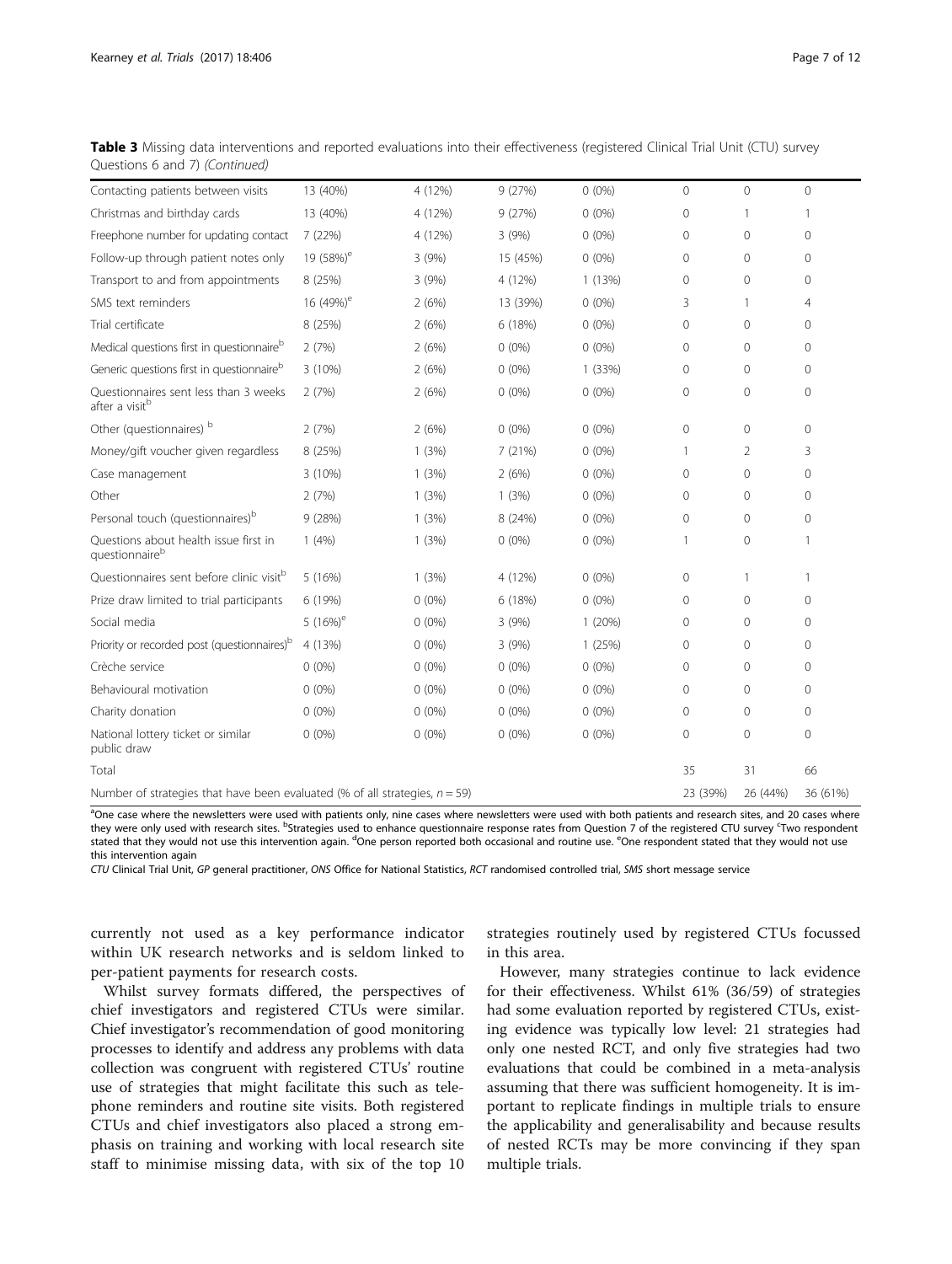<span id="page-7-0"></span>Table 4 Delphi survey research priorities for assessing the effectiveness of missing data interventions

| Scores                                                                                                                                                                                           | Round 1   |        |        | Round 2 | Ranking |        |    |
|--------------------------------------------------------------------------------------------------------------------------------------------------------------------------------------------------|-----------|--------|--------|---------|---------|--------|----|
| Missing data intervention                                                                                                                                                                        | $%1-3$    | $%4-6$ | $%7-9$ | $%1-3$  | $%4-6$  | $%7-9$ |    |
| Site initiation training on missing data <sup>a</sup>                                                                                                                                            | 6%        | 19%    | 75%    | 6%      | 11%     | 83%    | 1  |
| Frequency of patient contact during the trial <sup>a</sup>                                                                                                                                       | 3%        | 31%    | 66%    | 0%      | 21%     | 79%    | 2  |
| Use of routinely collected data <sup>a</sup>                                                                                                                                                     | 6%        | 22%    | 72%    | 6%      | 17%     | 77%    | 3  |
| Frequency and timing of reminders <sup>a</sup>                                                                                                                                                   | 0%        | 34%    | 66%    | 0%      | 24%     | 76%    | 4  |
| Triggered site training on missing data <sup>a</sup>                                                                                                                                             | 6%        | 31%    | 64%    | 3%      | 23%     | 74%    | 5  |
| Length/time needed to complete the questionnaire <sup>a</sup>                                                                                                                                    | 11%       | 28%    | 61%    | 9%      | 17%     | 74%    | 6  |
| Frequency of contact between central trial staff and investigators                                                                                                                               | 11%       | 31%    | 58%    | 6%      | 26%     | 69%    | 7  |
| Impact of site recruitment rates on data collection                                                                                                                                              | 9%        | 31%    | 60%    | 9%      | 23%     | 69%    | 8  |
| Postal or online questionnaires                                                                                                                                                                  | 3%        | 39%    | 58%    | 3%      | 31%     | 66%    | 9  |
| Frequency of questionnaires                                                                                                                                                                      | 6%        | 36%    | 58%    | 6%      | 29%     | 66%    | 10 |
| Data collection scheduled with routine care                                                                                                                                                      | 8%        | 31%    | 61%    | 9%      | 26%     | 66%    | 11 |
| ONS flagging of patients                                                                                                                                                                         | 15%       | 27%    | 58%    | 16%     | 19%     | 66%    | 12 |
| Impact of local site researcher/clinical staff continuity                                                                                                                                        | 6%        | 34%    | 60%    | 3%      | 32%     | 65%    | 13 |
| Telephone reminders                                                                                                                                                                              | 9%        | 34%    | 57%    | 9%      | 26%     | 65%    | 14 |
| Contacting GPs for missing data or to trace patients                                                                                                                                             | 17%       | 31%    | 51%    | 9%      | 26%     | 65%    | 14 |
| Only collecting the primary outcome for patients with missing primary and secondary data                                                                                                         | 6%        | 32%    | 62%    | 6%      | 30%     | 64%    | 16 |
| Email reminders                                                                                                                                                                                  | 0%        | 45%    | 55%    | 3%      | 34%     | 63%    | 17 |
| Patient data entry, e.g. use of mobile phone applications (apps), online data or other systems                                                                                                   | 9%        | 34%    | 57%    | 6%      | 32%     | 62%    | 18 |
| Staggered per patient payments based on patient progress and data collection                                                                                                                     | 9%        | 29%    | 63%    | 9%      | 29%     | 62%    | 19 |
| A timeline reminder of participant visits for sites                                                                                                                                              | 11%       | 37%    | 51%    | 9%      | 32%     | 59%    | 20 |
| Flexibility in appointment times, e.g. data collection window                                                                                                                                    | 6%        | 42%    | 53%    | 6%      | 37%     | 57%    | 21 |
| Site selection strategies                                                                                                                                                                        | 11%       | 37%    | 51%    | 11%     | 31%     | 57%    | 22 |
| Questionnaires completed in the presence of researchers/clinical staff                                                                                                                           | 11%       | 39%    | 50%    | 11%     | 31%     | 57%    | 22 |
| Case management, e.g. arranging appointments and helping patients access health care                                                                                                             | 19%       | 35%    | 45%    | 20%     | 23%     | 57%    | 24 |
| Re-imbursement of participant expenses                                                                                                                                                           | 11%       | 37%    | 51%    | 6%      | 38%     | 56%    | 25 |
| Postal reminders                                                                                                                                                                                 | 11%       | 40%    | 49%    | 9%      | 35%     | 56%    | 26 |
| Questionnaires returned to local sites vs central office, e.g. is monitoring of response rates<br>and follow-up of missing questionnaires best performed by local sites or central trial offices | 9%        | 37%    | 54%    | 9%      | 35%     | 56%    | 26 |
| Data collected by phoning the patient                                                                                                                                                            | 11%       | 37%    | 51%    | 9%      | 37%     | 54%    | 28 |
| Inclusion of prepaid envelope                                                                                                                                                                    | 22%       | 36%    | 42%    | 23%     | 26%     | 51%    | 29 |
| SMS text reminders                                                                                                                                                                               | 12%       | 45%    | 42%    | 13%     | 38%     | 50%    | 30 |
| Teleconference meetings with investigators                                                                                                                                                       | 11%       | 42%    | 47%    | 9%      | 43%     | 49%    | 31 |
| Clinician/researcher-collected outcomes versus PROMS (patient-reported outcome measures)                                                                                                         | <b>NA</b> | NA.    | ΝA     | 13%     | 41%     | 47%    | 32 |
| Location where questionnaires are completed, e.g. home or clinic                                                                                                                                 | 8%        | 42%    | 50%    | 9%      | 46%     | 46%    | 33 |
| Retention and withdrawal information within the Patient Information Sheets                                                                                                                       | 14%       | 42%    | 44%    | 14%     | 40%     | 46%    | 34 |
| Follow-up through patient notes only                                                                                                                                                             | 14%       | 43%    | 43%    | 9%      | 47%     | 44%    | 35 |
| Research nurse teleconferences or face-to-face meetings                                                                                                                                          | NA.       | NA.    | NA.    | 3%      | 54%     | 43%    | 36 |
| Use of social media to contact participants                                                                                                                                                      | 13%       | 47%    | 41%    | 10%     | 48%     | 42%    | 37 |
| Flexibility in appointment locations, e.g. home or clinic                                                                                                                                        | 14%       | 39%    | 47%    | 14%     | 46%     | 40%    | 38 |
| Site newsletters                                                                                                                                                                                 | 11%       | 44%    | 44%    | 14%     | 49%     | 37%    | 39 |
| Availability of blinded outcome assessors to ensure data availability and quality                                                                                                                | ΝA        | ΝA     | ΝA     | 29%     | 35%     | 35%    | 40 |
| Routine site visits by CTU staff                                                                                                                                                                 | 8%        | 53%    | 39%    | 3%      | 63%     | 34%    | 41 |
| Timing of sending questionnaires, e.g. before or shortly after a visit                                                                                                                           | 11%       | 51%    | 37%    | 9%      | 57%     | 34%    | 42 |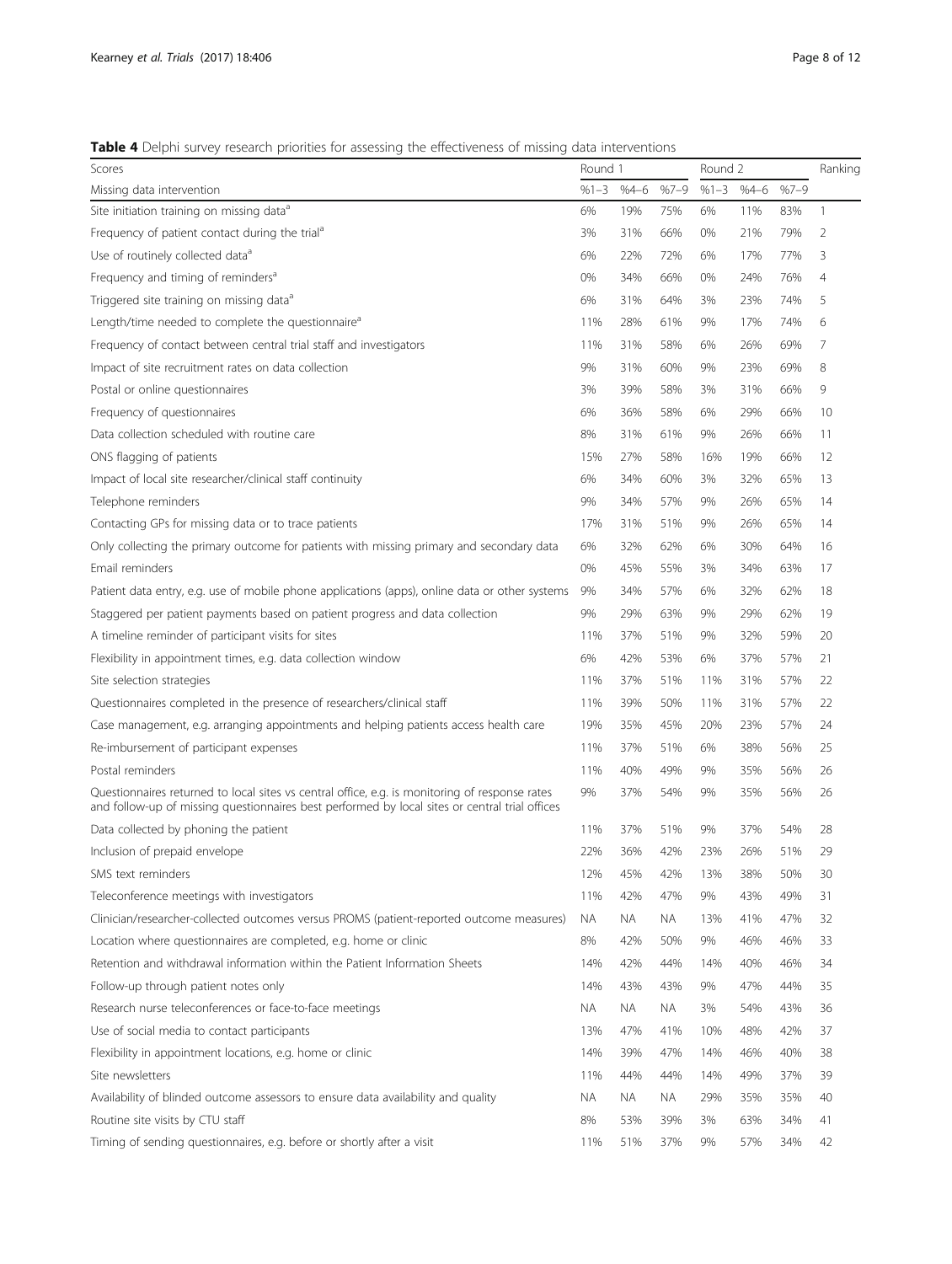|  |  |  | <b>Table 4</b> Delphi survey research priorities for assessing the effectiveness of missing data interventions (Continued) |  |
|--|--|--|----------------------------------------------------------------------------------------------------------------------------|--|
|  |  |  |                                                                                                                            |  |

| Collecting multiple contact details for participants                                                                                                                    | 24%       | 38%       | 38%       | 24% | 42% | 33% | 43 |
|-------------------------------------------------------------------------------------------------------------------------------------------------------------------------|-----------|-----------|-----------|-----|-----|-----|----|
| Face-to-face meetings with investigators                                                                                                                                | 6%        | 58%       | 36%       | 6%  | 63% | 31% | 44 |
| Patient diaries to collect data                                                                                                                                         | 11%       | 50%       | 39%       | 14% | 54% | 31% | 45 |
| Total Design Method (Dillman [31]), a specific approach to maximise questionnaire response<br>rates that utilises cover letters, reminders and resending questionnaires | 16%       | 44%       | 41%       | 16% | 53% | 31% | 46 |
| Behavioural motivation strategies, e.g. workshop for patients to help facilitate completion<br>of intervention and follow-up                                            | 24%       | 45%       | 30%       | 30% | 42% | 27% | 47 |
| Format of newsletters and mode of delivery                                                                                                                              | <b>NA</b> | <b>NA</b> | <b>NA</b> | 12% | 62% | 26% | 48 |
| Offer of trial results for participants                                                                                                                                 | 11%       | 58%       | 31%       | 11% | 63% | 26% | 49 |
| Frequency of newsletters                                                                                                                                                | 8%        | 64%       | 28%       | 6%  | 74% | 20% | 50 |
| Question order, e.g. health-related, generic or medical questions first                                                                                                 | 11%       | 61%       | 28%       | 6%  | 74% | 20% | 50 |
| Patient newsletters                                                                                                                                                     | 16%       | 59%       | 25%       | 13% | 68% | 19% | 52 |
| Open trial design                                                                                                                                                       | 41%       | 44%       | 15%       | 42% | 45% | 13% | 53 |
| Timing of monetary/gift voucher for participants, e.g. given conditionally on completion<br>of assessment or unconditionally at the beginning or end of trial           | 29%       | 47%       | 24%       | 27% | 61% | 12% | 54 |
| Monetary incentives or gift voucher incentives for participants                                                                                                         | 29%       | 44%       | 26%       | 30% | 58% | 12% | 55 |
| Transport to and from appointments                                                                                                                                      | 14%       | 63%       | 23%       | 15% | 76% | 9%  | 56 |
| Taking contact details for friends/family of participants                                                                                                               | 31%       | 50%       | 19%       | 32% | 61% | 6%  | 57 |
| Gift for participant                                                                                                                                                    | 42%       | 45%       | 13%       | 42% | 52% | 6%  | 58 |
| Prize draw limited to trial participants                                                                                                                                | 41%       | 44%       | 16%       | 34% | 59% | 6%  | 59 |
| Enhanced cover letter                                                                                                                                                   | 24%       | 55%       | 21%       | 21% | 73% | 6%  | 60 |
| Trial certificate                                                                                                                                                       | 44%       | 50%       | 6%        | 50% | 44% | 6%  | 61 |
| Trial website                                                                                                                                                           | 31%       | 53%       | 17%       | 26% | 69% | 6%  | 62 |
| The use of a Freephone number for updating participant's contact details                                                                                                | 35%       | 58%       | 6%        | 40% | 57% | 3%  | 63 |
| Trial identity cards                                                                                                                                                    | 39%       | 52%       | 10%       | 42% | 55% | 3%  | 64 |
| Use of social media to contact site staff                                                                                                                               | 33%       | 55%       | 12%       | 38% | 59% | 3%  | 65 |
| Gift for site staff                                                                                                                                                     | 45%       | 52%       | 3%        | 36% | 61% | 3%  | 66 |
| Christmas and/or birthday cards for participants                                                                                                                        | 48%       | 45%       | 6%        | 64% | 33% | 3%  | 67 |
| Type of post used, e.g. priority, standard or recorded post                                                                                                             | 34%       | 54%       | 11%       | 29% | 68% | 3%  | 68 |
| Personal touch, e.g. handwritten letter or addition of post it notes                                                                                                    | 26%       | 71%       | 3%        | 27% | 73% | 0%  | 69 |
| Offer of a crèche service                                                                                                                                               | 50%       | 46%       | 4%        | 57% | 43% | 0%  | 70 |
| Christmas cards for site staffb                                                                                                                                         | 67%       | 33%       | 0%        | 82% | 18% | 0%  | 71 |

<sup>a</sup>Consensus was achieved that the future research was of critical importance. <sup>b</sup>Consensus was achieved that future research was not important CTU Clinical Trial Unit, GP general practitioner, NA not applicable, ONS Office for National Statistics, SMS short message service

Many of the research strategies prioritised within the Delphi survey relate to methods routinely used by registered CTUs. Methods all have implications for resource use and despite their frequent use in current practice there was an absence of evidence to support them. Their prioritisation within the Delphi survey likely reflects the desire of registered CTUs to have their practices supported by evidence to ensure that they direct their limited resources to effective methods. More embedded trials (SWATs: Studies Within A Trial) [[21](#page-11-0)] are needed to further the evidence base and avoid wasting resources on unproven and potentially ineffective retention strategies. The MRC-funded START [\[22\]](#page-11-0) project focusses on SWATs targeting improved recruitment

and a similar initiative could be beneficial to improve the evidence base for retention. The results of the Delphi survey provide a list of priorities for future SWATs.

Site initiation training was routinely used within registered CTUs and a top practice recommended by chief investigators, but was one of the strategies with no reported evaluations. It is, therefore, unsurprising that this strategy was identified as the top priority for future methodological research during the Delphi survey. Triggered site training also reached consensus criteria in round 2 reiterating the need to examine how multicentre trials address attrition when patient contact and outcome measurement are often delegated to sites.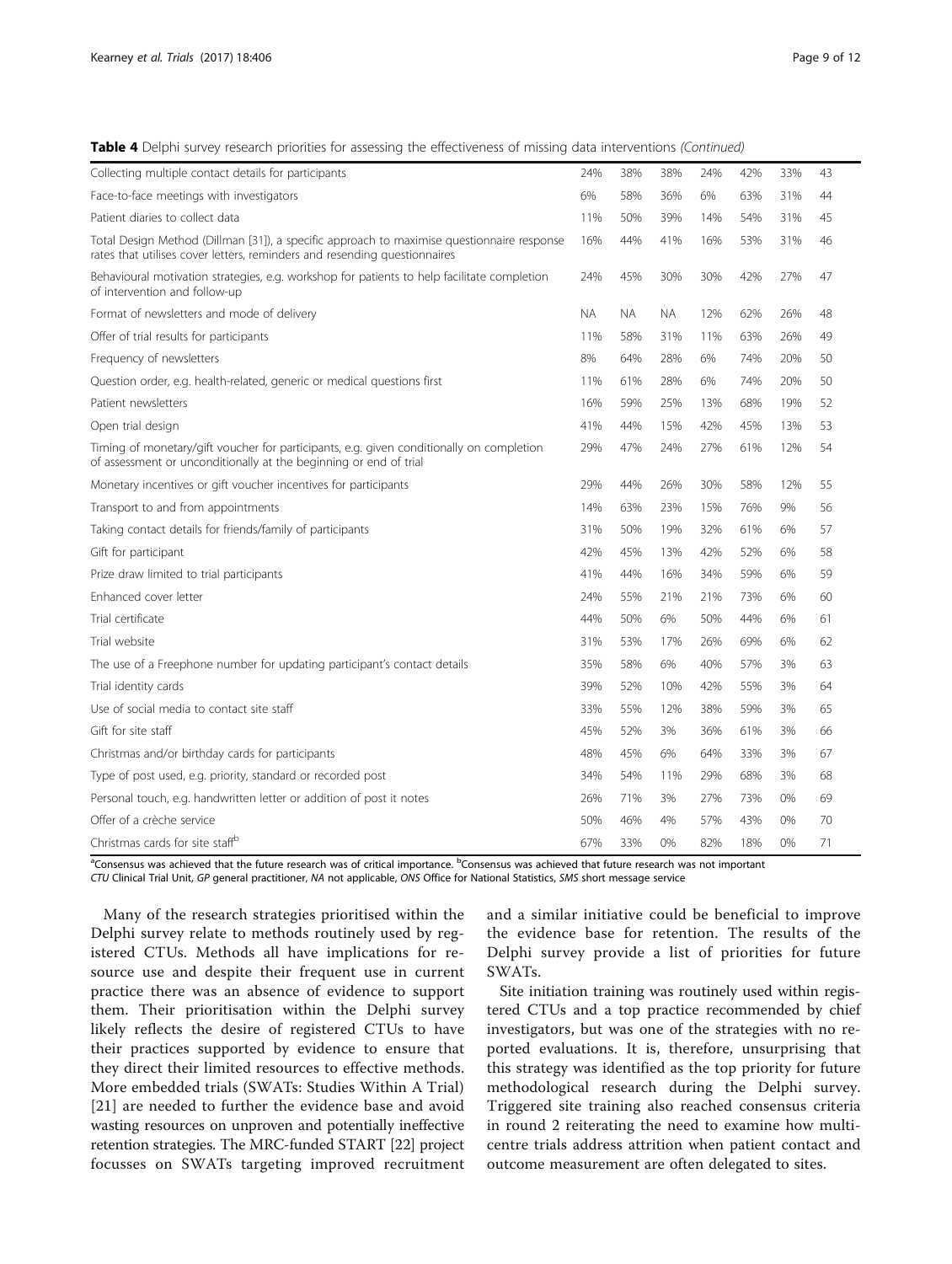Research into site training is supported by the results of recent workshops reviewing recruitment and retention strategies [[16](#page-10-0), [23\]](#page-11-0). Anecdotal evidence suggests that coordinated approaches with local sites and strong clinical buy-in can help to retain patient populations perceived to be at risk of attrition [[23\]](#page-11-0). However, analysis of the methods and content of site training have largely focussed on the impact on informed consent and recruitment [[24](#page-11-0)–[28](#page-11-0)], rather than retention of patients and collection of outcome data where there is a paucity of academic literature. Lienard conducted a nested RCT investigating the effect of training and subsequent monitoring visits on data return and quality but found no difference because the study was terminated early [\[29](#page-11-0)].

As the Delphi survey topic titles were broad, further work is needed to explore how site training might impact on retention. Chief investigators commented on both content and methods for delivering training within their survey responses. They described using training to communicate data collection priorities and processes, including the opportunity to develop bespoke processes for individual sites. Suggestions of training methods included interactive presentations, newsletters and refresher training. Existing trial processes (e.g. routine use of newsletters, regular contact with sites) may be able to support such site training as well as enhancing or maintaining the buy-in of research site staff. Berger supports this, communicating how training was important in maintaining the continuity of research staff and equipping them to monitor and address withdrawal reasons, negotiate complaints and reiterate the importance of data collection with patients to improve retention [[30\]](#page-11-0).

The choice of outcomes for future SWATs are an important consideration for future research. A Cochrane review identified 38 nested randomised studies of retention interventions of which 34 aimed to improve questionnaire return [[17\]](#page-11-0). In our survey of chief investigators, patient withdrawal was the most widely reported cause of missing data and yet there is little published evidence for effective strategies. The four studies measuring patient retention assessed behavioural motivation, case management and a factorial design of a trial certificate and gift. No effect was found and our research shows that these strategies are, at best, infrequently used by registered CTUs.

# Future research

The ranked list of research priorities from the Delphi survey provides a 'roadmap' to address uncertainties and systematically evaluate key strategies. Six topics were deemed critically important and should be a primary focus of future retention research.

We strongly recommend that future studies take account of the range of causes of missing data

reported by chief investigators and previous studies. Retention strategies applicable to a range of trial designs, such as site training, frequency of patient contact and the frequency and timing of reminders, should assess impact on patient withdrawal, patients lost to follow-up and clinical staff failing to record primary-outcome measurements as well as questionnaire response rates.

Many Delphi survey participants commented on the challenges of scoring the importance of retention strategies when these are often chosen to address challenges within specific trial designs or populations. Considering the number of strategies discussed it was not feasible to explore this and participants were encouraged to score strategies based on the trials frequently delivered within their CTU. Consequently, the results reflect a ranked list of priorities that will have the broadest impact across the range of trials currently undertaken in the UK. Future research is needed to explore the effectiveness of different strategies for specific trial designs, settings and patient populations.

#### Strengths and limitations

To our knowledge this is the first study to develop a research agenda for evaluating the effectiveness of retention strategies and so provides a valuable reference point for future methodological work.

A systematic review and surveys of registered CTUs and HTA chief investigators were used to compile the initial list of retention strategies for the Delphi survey. The two different surveys sought to capture both the practical experience of chief investigators within specific trials and the broader experience of registered CTUs that work across multiple trials and different trial designs. Registered CTUs were invited to complete the Delphi survey in order to create a priority list that was applicable to the broad range of trials represented within the UK.

Whilst the study was researcher-led and did not include public or patient perspectives, all three surveys benefited from strong response rates and the Delphi survey retained the majority of participants. Only one person failed to complete round 2 suggesting that the results are unlikely to be affected by attrition bias. The high response rate is attributed to engaging an active network of registered CTUs that were invested in the topic having previously agreed that it was of critical importance [[5](#page-10-0)].

Analysis of the number of retention strategies evaluated by registered CTUs should be considered with some caution as missing responses could not be identified. However, this information did not influence the Delphi process or the ranking of retention strategies for future evaluation.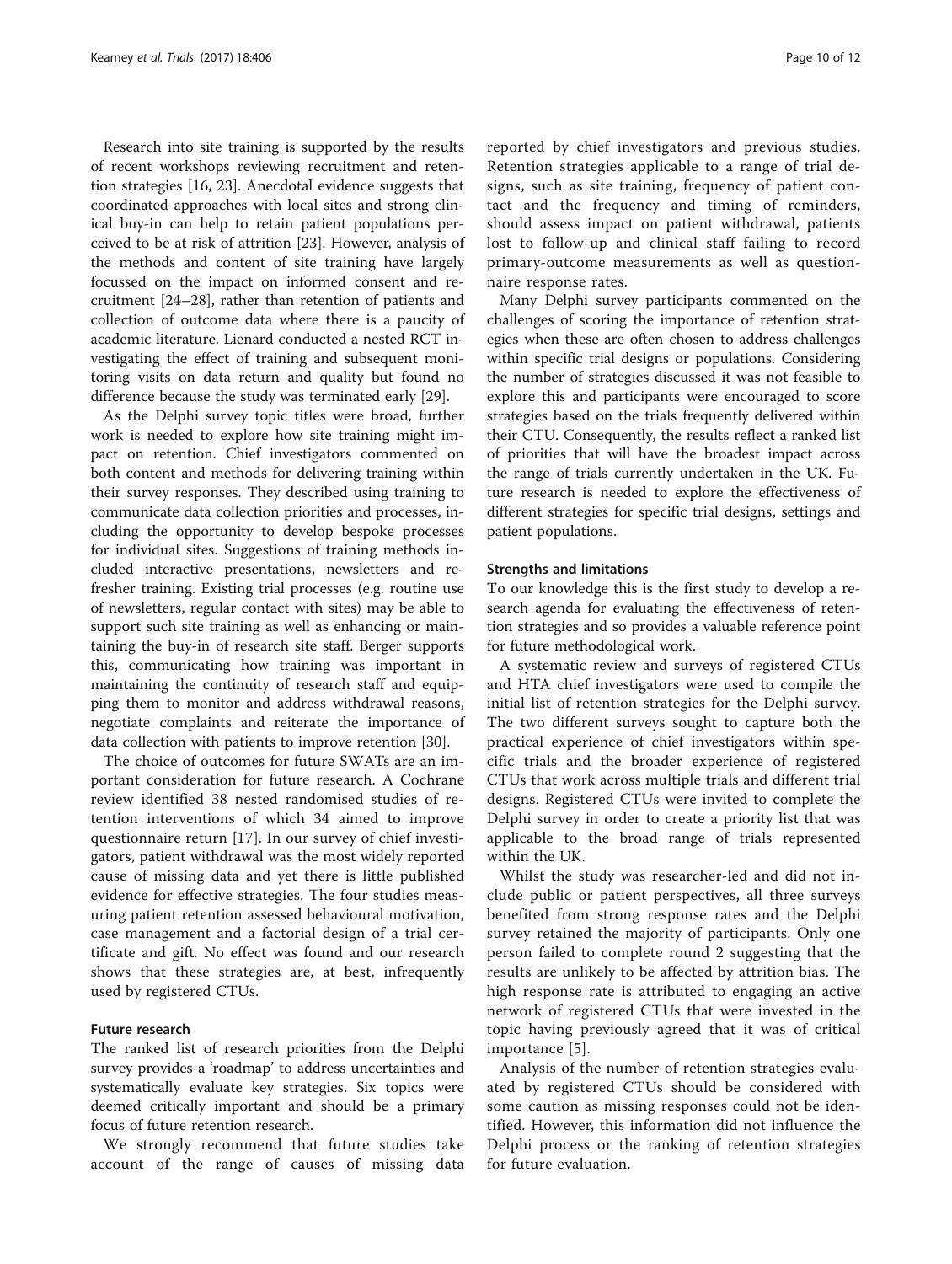# <span id="page-10-0"></span>Conclusion

Whilst trials are proactively implementing a range of strategies to address retention challenges, further evidence is needed to inform practice and minimise waste on ineffective methods.

The Delphi survey results provide methodological researchers and trialists with a research agenda and a means of effectively channelling resources towards the assessment of retention strategies that impact UK trials. Research should focus on site training, frequency of patient contact, the use of routinely collected data, the frequency and timing of reminders and the length of time needed to complete questionnaires. Research outcomes should reflect the wide range of missing data causes and, in particular, should include an assessment of their impact on patient withdrawal which was reported to be the most common cause of missing data.

# Additional files

[Additional file 1:](dx.doi.org/10.1186/s13063-017-2132-z) HTA chief investigator survey of current practices. (PDF 742 kb)

[Additional file 2:](dx.doi.org/10.1186/s13063-017-2132-z) Registered CTU survey of current practices. (PDF 875 kb)

[Additional file 3:](dx.doi.org/10.1186/s13063-017-2132-z) Table S1 Compilation of Delphi survey list for round 1. Table S2 Retention strategies within the initial CTU survey but not included in the subsequent Delphi survey. Table S3 Respondents to the survey of HTA-funded trials. Table S4 Contextual data extracted from protocols and survey responses. Table S5 Anticipated causes of missing data at trial design (Question 5). Table S6 Differences between the observed and anticipated levels of missing data (Question 8). Table S7 Effective practices for mitigating missing data recommended from trialists (Question 13). Table S8 Frequency of CTUs usually adjusting their sample size for missing data (Question 2). Table S9 What informs the level of attrition adjustment in the sample size calculation? (Question 2). (DOCX 40 kb)

#### Abbreviations

CTU: Clinical Trial Unit; HTA: Health Technology Assessment Programme; NIHR: National Institute of Health Research; UK CRC: UK Clinical Research Collaboration

#### Acknowledgements

We thank all the trial teams and registered CTU staff who completed the surveys. The Delphi software was developed by Duncan Appelbe and Melanie Harper Jones.

#### Funding

Research funding was obtained from the Medical Research Council Methodology Research Programme (Grant MR/K024310/1).

## Availability of data and materials

Not applicable.

# Authors' contributions

CG conceived the research. AK reviewed the academic literature, designed the surveys and undertook the analysis. All authors reviewed the draft surveys and were involved in the development of the research and revisions of the manuscript. All authors read and approved the final manuscript. CG is the guarantor for the project.

# Ethics approval and consent to participate

Not applicable.

#### Consent for publication

Not applicable.

#### Competing interests

The authors declare that they have no competing interests.

# Publisher's Note

Springer Nature remains neutral with regard to jurisdictional claims in published maps and institutional affiliations.

## Author details

<sup>1</sup>North West Hub for Trials Methodology Research/Clinical Trial Research Centre, Biostatistics, University of Liverpool, Institute of Child Health, Alder Hey NHS Trust, Liverpool L12 2AP, UK. <sup>2</sup>ConDuCT-II Hub for Trials Methodology Research, University of Bristol, Canynge Hall, 39 Whatley Road, Bristol BS8 2PS, UK. <sup>3</sup>Centre for Public Health, Queen's University of Belfast, University Road, Belfast BT7 1NN, UK. <sup>4</sup>North West Hub for Trials Methodology Research/Clinical Trial Research Centre, Biostatistics, University of Liverpool, Block F Waterhouse Building, 1-5 Brownlow Street, Liverpool L69 3GL, UK.

# Received: 7 March 2017 Accepted: 27 July 2017 Published online: 31 August 2017

#### References

- 1. Toerien M, Brookes ST, Metcalfe C, de Salis I, Tomlin Z, Peters TJ, et al. A review of reporting of participant recruitment and retention in RCTs in six major journals. Trials. 2009;10:52.
- 2. Marcellus L. Are we missing anything? Pursuing research on attrition. CJNR (Can J Nurs Res). 2004;36(3):82–98.
- 3. Flick SN. Managing attrition in clinical research. Clin Psychol Rev. 1988; 8(5):499–515.
- 4. Gul RB, Ali PA. Clinical trials: the challenge of recruitment and retention of participants. J Clin Nurs. 2010;19(1/2):227–33.
- 5. Tudur Smith C, Hickey H, Clarke M, Blazeby J, Williamson P. The trials methodological research agenda: results from a priority setting exercise. Trials. 2014;15(1):32.
- 6. Salman RA-S, Beller E, Kagan J, Hemminki E, Phillips RS, Savulescu J, et al. Increasing value and reducing waste in biomedical research regulation and management. Lancet. 2014;383(9912):176–85.
- 7. Chalmers I, Bracken MB, Djulbegovic B, Garattini S, Grant J, Gülmezoglu AM, et al. How to increase value and reduce waste when research priorities are set. Lancet. 2014;383(9912):156–65.
- 8. Ioannidis JPA, Greenland S, Hlatky MA, Khoury MJ, Macleod MR, Moher D, et al. Increasing value and reducing waste in research design, conduct, and analysis. Lancet. 2014;383(9912):166–75.
- 9. Chan A-W, Song F, Vickers A, Jefferson T, Dickersin K, Gøtzsche PC, et al. Increasing value and reducing waste: addressing inaccessible research. Lancet. 2014;383(9913):257–66.
- 10. Glasziou P, Altman DG, Bossuyt P, Boutron I, Clarke M, Julious S, et al. Reducing waste from incomplete or unusable reports of biomedical research. Lancet. 2014;383(9913):267–76.
- 11. Wartella EA, National Research Council. Prevention and treatment of missing data in clinical trials. Washington, DC: National Academies Press; 2010.
- 12. Agency EM. Guideline on missing data in confirmatory clinical trials 2011. 2010. Available from: [http://www.ema.europa.eu/docs/en\\_GB/document\\_library/](http://www.ema.europa.eu/docs/en_GB/document_library/Scientific_guideline/2010/09/WC500096793.pdf) [Scientific\\_guideline/2010/09/WC500096793.pdf](http://www.ema.europa.eu/docs/en_GB/document_library/Scientific_guideline/2010/09/WC500096793.pdf). Accessed 1 Mar 2017.
- 13. O'Neill RT, Temple R. The prevention and treatment of missing data in clinical trials: an FDA perspective on the importance of dealing with it. Clin Pharmacol Ther. 2012;91(3):550–4.
- 14. Little RJ, Cohen ML, Dickersin K, Emerson SS, Farrar JT, Neaton JD, et al. The design and conduct of clinical trials to limit missing data. Stat Med. 2012;31(28):3433–43.
- 15. Health Technology Assessment Programme Portfolio. Available from: [https://www.nihr.ac.uk/funding-and-support/funding-for-research](https://www.nihr.ac.uk/funding-and-support/funding-for-research-studies/funding-programmes/health-technology-assessment/)[studies/funding-programmes/health-technology-assessment/.](https://www.nihr.ac.uk/funding-and-support/funding-for-research-studies/funding-programmes/health-technology-assessment/) Accessed 23 Sept 2014.
- 16. Bower P, Brueton V, Gamble C, Treweek S, Smith CT, Young B, et al. Interventions to improve recruitment and retention in clinical trials: a survey and workshop to assess current practice and future priorities. Trials. 2014;15:9.